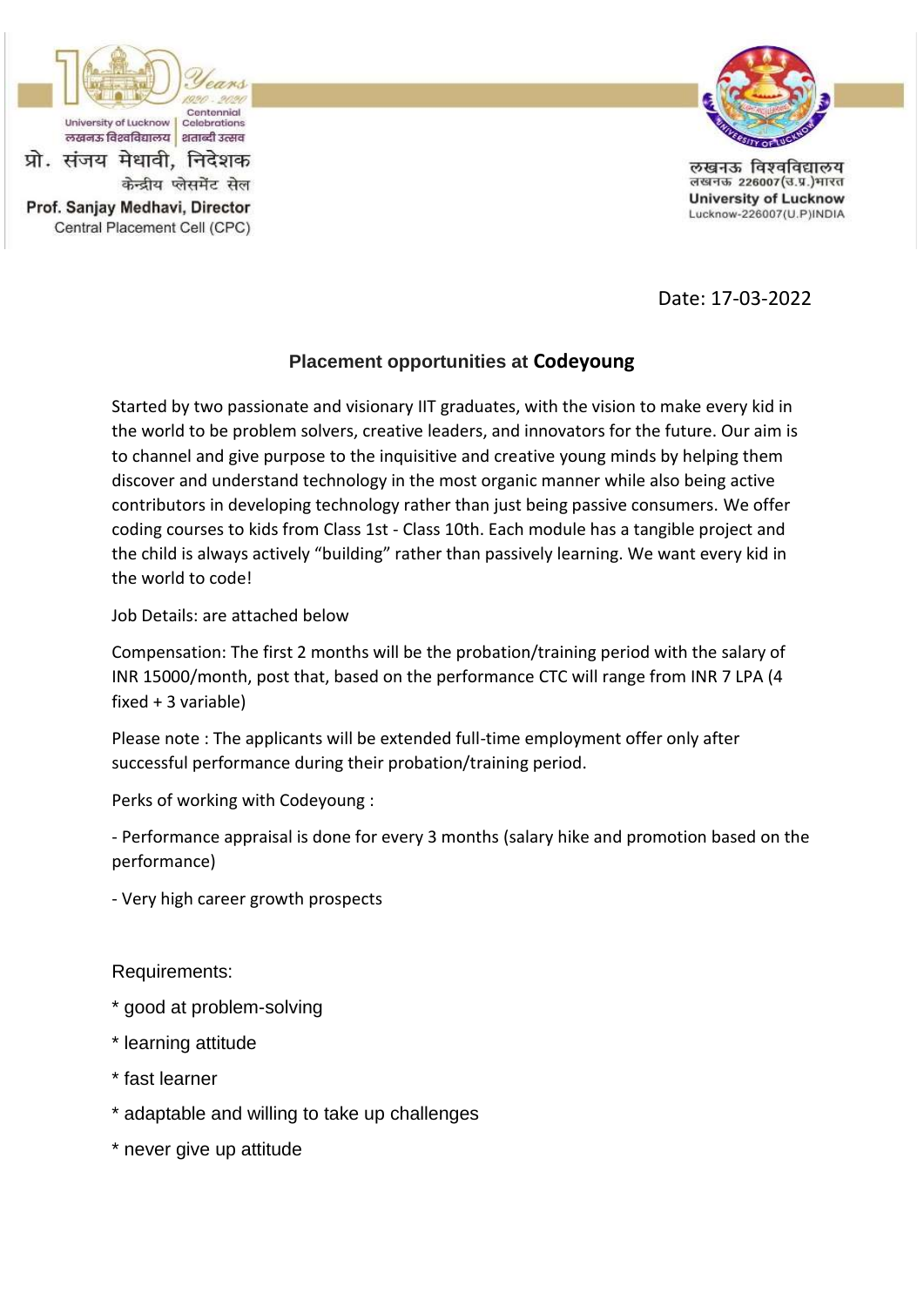\* Need to have very good English speaking skills.

Please note :

- This is a work from Office - Bangalore

- We are open to hiring people from MBA/B.tech or smart students from other courses.

Interested students may share their details on the following link:

[https://docs.google.com/forms/d/e/1FAIpQLSc12QDzeMWY1wsF6K\\_rAYDt2tGIBufA](https://smaowl-dot-yamm-track.appspot.com/Redirect?ukey=1gooLhg3vcHKQmKsYBw3P7A0nPZ8-4uG0tnbNHnK_Qx4-0&key=YAMMID-1638775328726&link=https://docs.google.com/forms/d/e/1FAIpQLSc12QDzeMWY1wsF6K_rAYDt2tGIBufAHhk6zHODxOxe58HX-A/viewform?usp=sf_link) [Hhk6zHODxOxe58HX-A/viewform?usp=sf\\_link](https://smaowl-dot-yamm-track.appspot.com/Redirect?ukey=1gooLhg3vcHKQmKsYBw3P7A0nPZ8-4uG0tnbNHnK_Qx4-0&key=YAMMID-1638775328726&link=https://docs.google.com/forms/d/e/1FAIpQLSc12QDzeMWY1wsF6K_rAYDt2tGIBufAHhk6zHODxOxe58HX-A/viewform?usp=sf_link)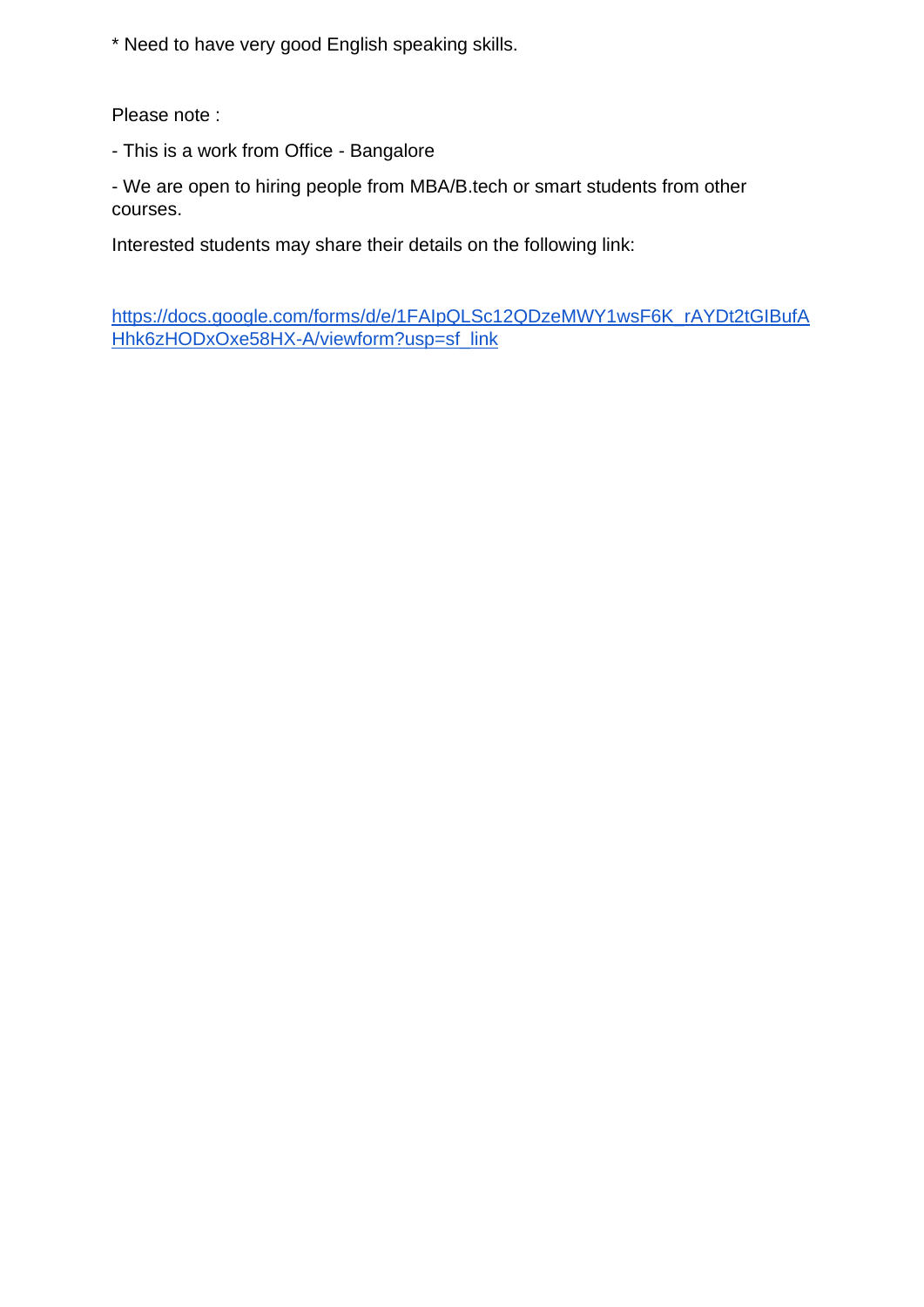

## **About Codeyoung:**

*Started by two passionate and visionary IIT graduates, with the vision to make every kid in the world to be problem solvers, creative leaders* and innovators for the future*.* Our aim *is to channelize and give purpose to the inquisitive and creative young minds by helping them discover and understand technology in the most organic manner while also being active contributors in developing technology than just being passive consumers.* 

*We offer coding courses to kids from Class 1st - Class 10th. Each module has a tangible project and the child is always actively "building" rather than passively learning.* 

*We want every kid in the world to code !* 

### Inside Sales Executive

Job brief

We are looking for a motivated and well-spoken Inside Sales Representative to join our sales team. The Inside Sales Executive will be responsible for developing new leads, communicating with customers, understanding their needs, and ensuring a smooth sales process. You should be able to close sales, meet targets and thrive in a quick sales cycle environment.

### What does an Inside Sales Executive do?

An inside sales executive will play a fundamental role in achieving our ambitious customer acquisition and revenue growth objectives. You must be comfortable making dozens of calls per day, generating interest, qualifying prospects and closing sales.

## Responsibilities

- Communicating with customers, making outbound calls to potential customers, andfollowing up on leads.
- Understanding customers' needs and identifying sales opportunities.
- Answering potential customers' questions and sending additional information per email.
- Keeping up with product and service information and updates.
- Creating and maintaining a database of current and potential customers.
- Explaining and demonstrating features of products and services.
- Researching and qualifying new leads.
- Closing sales and achieving sales targets.

### Requirements

- Track record of over-achieving quota
- Previous experience in an outbound call center or a related sales position preferred.
- Excellent phone and cold calling skills.
- Exceptional customer service skills.
- Strong listening and sales skills.